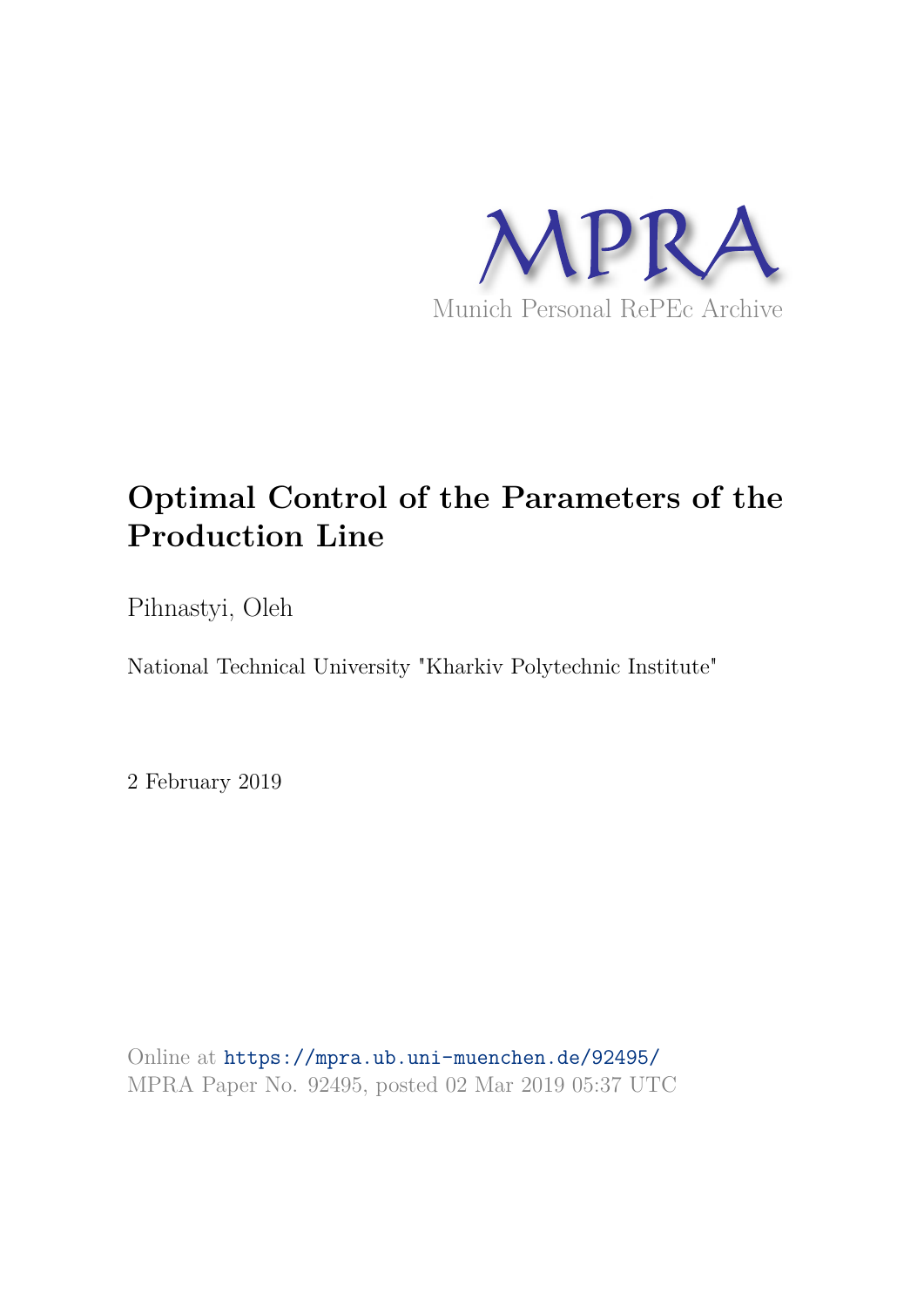# **Optimal control of the parameters of the production line.**

 Oleh Pihnastyi National Technical University "Kharkiv Polytechnic Institute", Kharkov, Ukraine

*The problem of optimal control of the parameters of the production flow line - stocks (work in process) and the rate of processing of objects of labour for a technological operation is considered. The article presents a mathematical formulation of the problem of controlling the parameters of a production line with restrictions on work in progress and the speed of machining parts for each technological operation. The control program is determined by the specified quality criteria. An example of the calculation of the optimal control for the production line parameters is presented.* 

*Keywords: production line, PDE-model of production, balance equations, transition period, work in progress.* 

#### **Formulation of the problem**

Production control theory is an intensively developing field of knowledge, the development of which is stimulated by practical needs [1,2]. Along with the traditional methods of designing control systems along precise lines [3–8] methods related to partial differential equations (PDE models) [9–12]. The main approaches to the design of production line control systems are based on program control and deviation control [13–15]. If, when moving along a technological route, the law of changing the parameters of objects of labor is known and known are external influences on the parameters of objects of labor, and the goal of managing the production process is achievable, then the law can be obtained control parameters of the production line for the period of the production program. If the perturbations are unknown, but can become measured at the time of the decision, then the control of the process parameters is formed as a function of their perturbations.

When designing production line control systems, an important step is to find an appropriate description model for the controlled process. The classical theory of optimal control [16,17] widely used for dynamic systems design [13,15,19,20], whose evolution is given by differential equations. The developed apparatus of the theory of optimal control can be successfully applied when building models of a controlled production process in the case when continuous models are used to describe them. [1]. The model of the controlled process should contain the parameters of the flow of products and the parameters of the state of the interoperational backlogs in both stationary and transient modes, as they are key for production control [1]. In addition, the model should be able to provide a solution to the production task for a limited time using the specified computing resources.

### **Analysis of recent developments and publications**

In numerous publications devoted to the development and design of production line control systems, there are three main types of production systems models: mass service models (TQ-model), discrete event models (DES-model) [21,22] and continuous fluid models (Fluid model) [2,23]. Well-proven models for describing quasistatic processes are not used to design transient control systems [1]. In the last decade, the design of control systems for production lines used models containing partial differential equations (PDE-model) [9,12].

In the last decade, the design of control systems for production lines used models containing partial differential equations [24], combining the advantages of TQ-models, DESmodels and Fluid-models, significantly expanded the capabilities of designing production line control systems. PDE-models being continuous can be successfully used in the description of stationary and transient modes of production of a production line and do not require a large expenditure of machine time [1].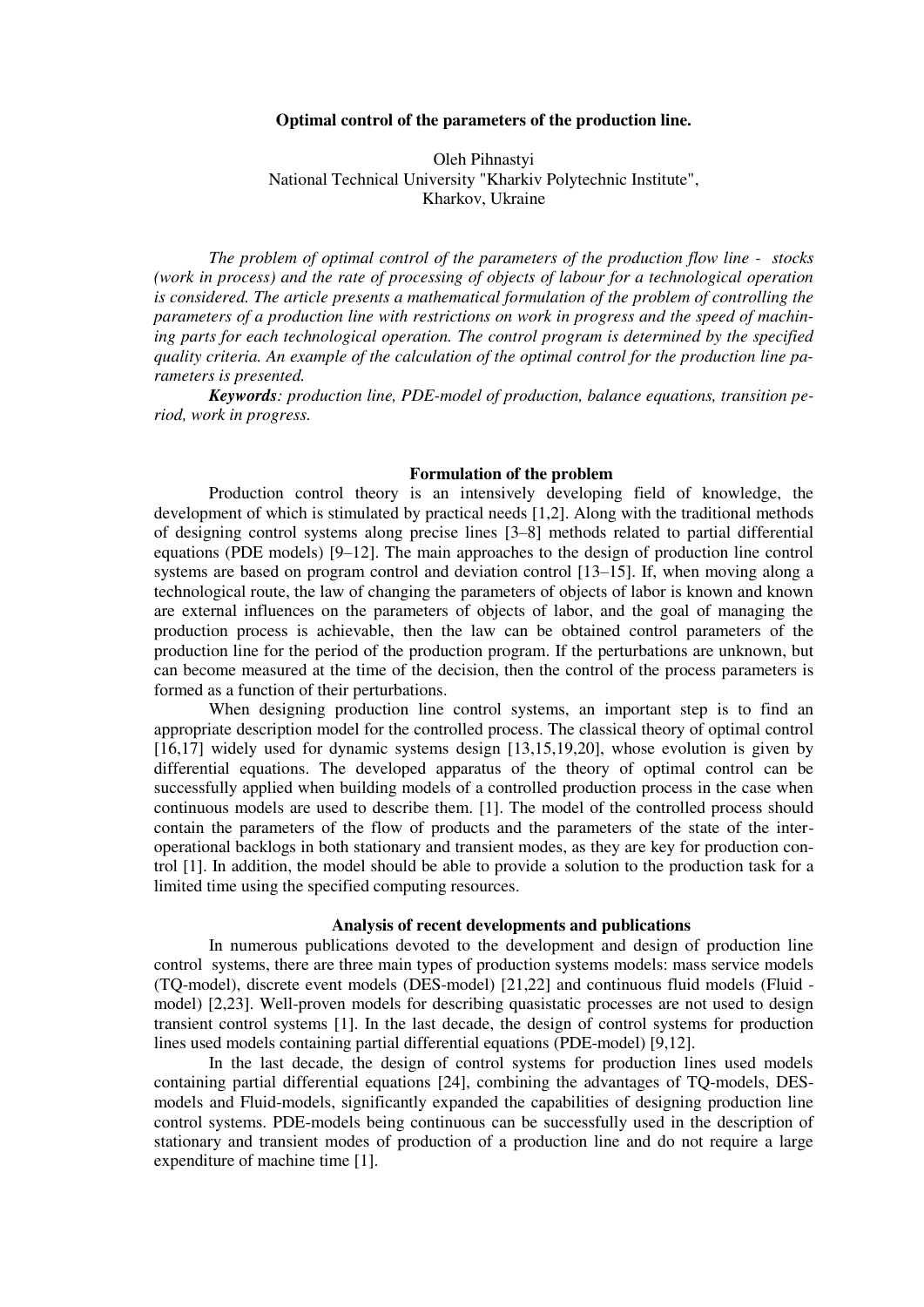# **Formulation of research objectives**

In modern economic conditions, the duration of the production cycle is a significant part of the product life cycle, as a result, the production lines for a significant part of the time operate in a transient unsteady mode.

Particular attention in the tasks of optimal control of modern production of products is occupied by transitional modes of operation of a production line with a length of up to a month, associated with the launch and increase of production volumes at the beginning of the product life cycle, and with the folding and stopping of production at the stage of completion of the life cycle [25,c.4589].

The next important issue is the study of optimal transition modes from one normative state of production line parameters to another, due to an increase or decrease in demand for manufactured products [1]. The present work is devoted to these areas of research.

#### **Main material**

It is known [6,26–28] that in order to ensure continuous operation of the production, the value of the capacity of the production line must be related to the value of the interoperative reserve by a strictly defined dependence, equation of the continuity of the flow of objects of labor along the technological route [12]. In general, the control of interoperability backlog along the technological route is achieved through the use of a multithreaded line control model with reserve stock allocation [29] or by providing the required gradient of the rate of processing of objects of labor along the technological route (picture 1). The capacity control of a production line is controlled by gradually increasing the number of equipment units operating in parallel, directly through measures to change the processing modes of objects of labor with technological equipment [1]. We believe that the given: a) the sequence of technological operations and their technological parameters; b) the equipment necessary to perform the technological operation, the parameters of its work and the layout scheme; c) the properties of the object of labor and the laws of the transfer of technological resources to the objects of labor as a result of the impact of equipment. We introduce one-dimensional coordinate space  $(t, S)$  [25,30,31]. Divide the coordinate axis 0*S* into segments  $\Delta S_m \in [S_{m-1}, S_m]$ . Coordinate  $S_{m-1}$  (\$) and *S*<sup>*m*</sup> (\$) characterizes the beginning and ending *m*−*th* technological operation, *m* = 1.*M* .At the same time, we assume that  $S_0 = 0$  (\$),  $S_M = S_d$  (\$), where  $S_d$  (\$) – production cost. We also believe that the price of the costs associated with the control for each technological operation is known, is different for each technological operation and depends on the time of day. The flow parameters of the production line model in the two-step description are interoperative backlogs characterized by density  $[\chi]_0(t, S)$ , and the rate of movement of objects of labor  $[\chi]_1(t, S_d)$  on the technological route [32]. We believe that the discrete control function with a sufficient degree of accuracy can be approximated by a continuous function



*Figure 1.* Control model for distributed flow line parameters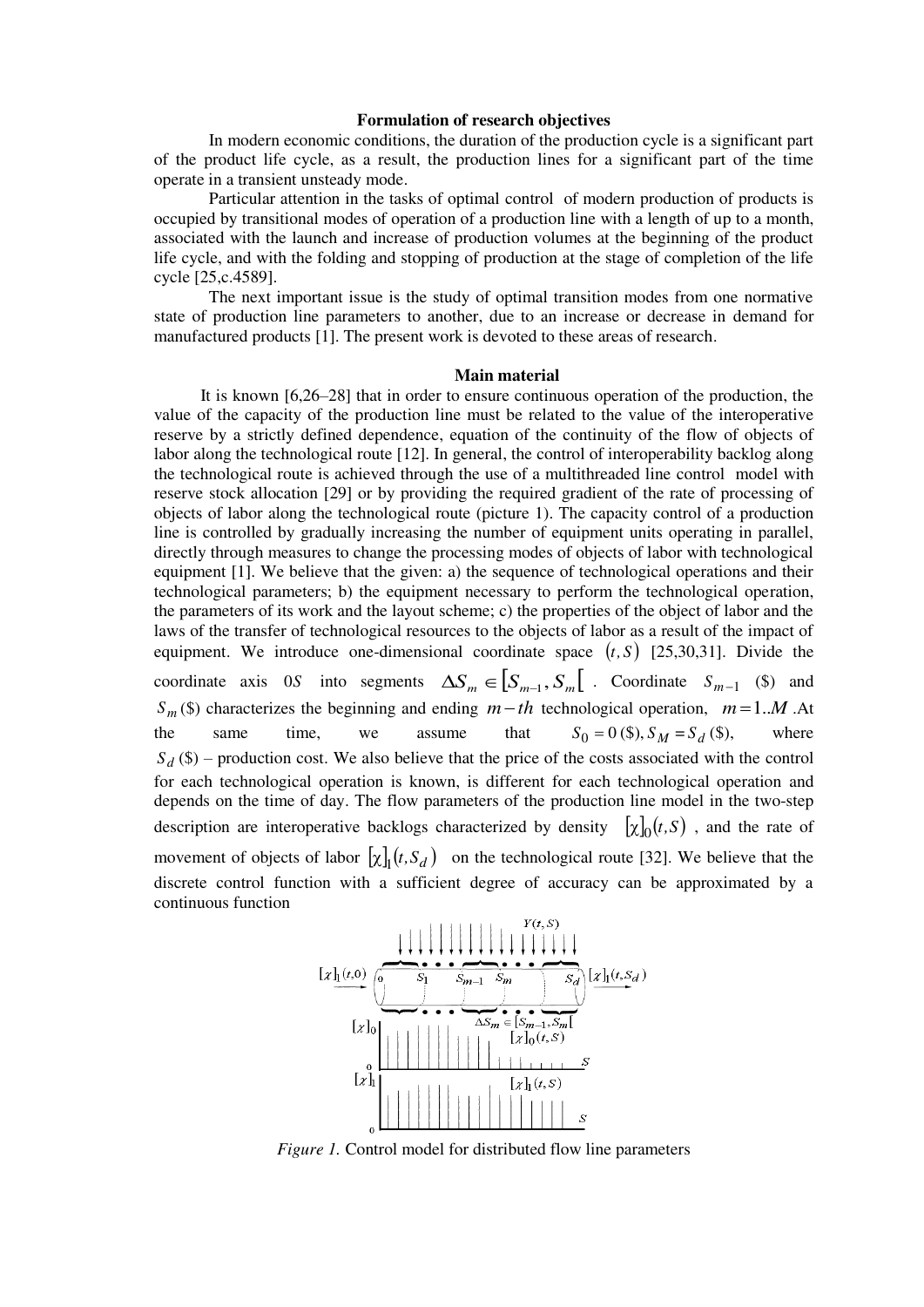

*Figure 2.* Typical section of the production line structure [22,c.177]

 $Y(t, S)$  (figure 1). The latter is due to the fact that modern production lines in the composition of the aggregated technological module contain a sufficiently large amount of equipment of different productivity that can work sequentially, in parallel or in combination (figture 2) [6,7,27,28,33]. The models of optimal control of switching on the backup equipment (identical, equipment of different productivity) to ensure the required capacity of the production line are discussed in detail in the work [34]. We introduce the function  $\omega_Y(t, S)$ , characterizing the cost of technological resources for the implementation of control  $Y(t, S)$ , technological resources needed to manage  $Y(t, S)$  within  $m-th$  a technological operation for the duration of the production cycle  $T_d$  determined by the integral

$$
\int_{0}^{T_d} \int_{S_{m-1}}^{S_m} Y(t, S) \cdot \omega_Y(t, S) dS dt \quad (\$),
$$
\n(1)

and the total cost of managing the state of inter-operational reserves and the performance of technological areas for all operations of the technological route by the integral of the form

$$
\int_{0}^{T_d} \int_{0}^{S_d} Y(t, S) \cdot \omega_Y(t, S) dS dt \quad (\$), \tag{2}
$$

The parameters of the production line for continuous production with a sufficiently large number of technological operations satisfy the system of balance equations [12]. For a one-step approximation, the system of balance equations takes the form:

$$
\frac{\partial[\chi]_0(t,S)}{\partial t} + \frac{\partial[\chi]_1(t,S)}{\partial S} = 0, \qquad [\chi]_1(t,S) = [\chi]_{1\psi}(t,S). \tag{3}
$$

The normative rate  $[\chi]_{\text{I}\psi}(t, S)$  of processing items of labor for the production line is set at each point of the technological route and for each point in time. As indicated above, the flow parameters in the model for managing the parameters of the production line are interoperative backlogs, which characterize the density  $[\chi]_0(t, S)$  of distribution of technological objects of labor along the technological route  $[\chi]_1(t, S)$  along the route [35–37]. The closedness of the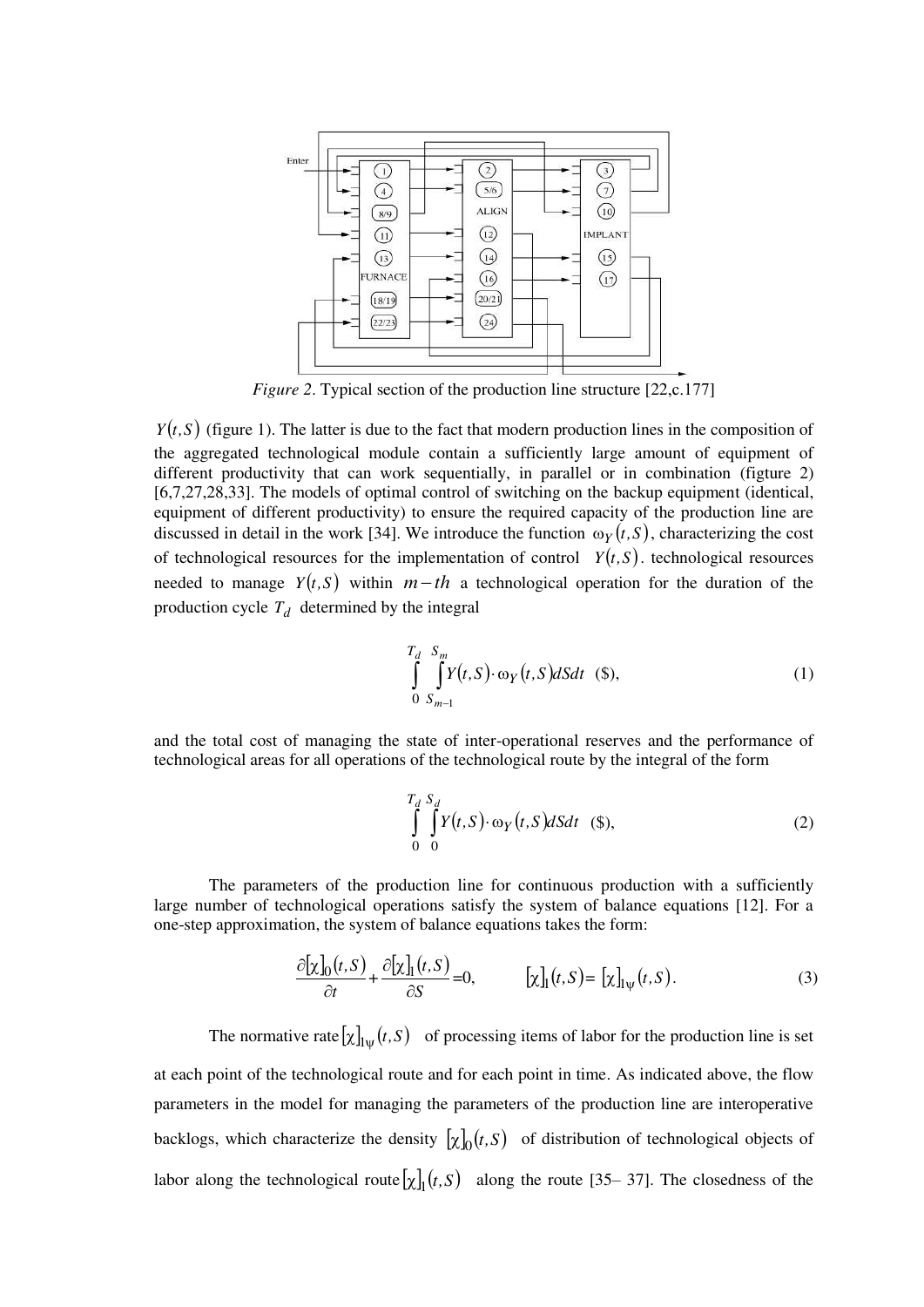balance system of equations for the parameters of the flow description level (macro level) in the continuity equation is provided using the equations of the subject-technological description level (micro level) [38].

Behavior of stream parameters  $[\chi]_0(t, S)$ ,  $[\chi]_1(t, S)$  production line constrained by the initial and final conditions of the distribution of objects of labor on the technological route

$$
[\chi]_0(0, S) = [\chi]_{00}(S), \qquad [\chi]_0(T_d, S) = [\chi]_{0T_d}(S) \tag{4}
$$

the boundary conditions determining the receipt from the warehouse of raw materials, materials for the first technological operation and the output of the finished product from the last technological operation:

$$
[\chi]_0(t,0) = [\chi]_{0S}(t) , \qquad [\chi]_1(t,0) = [\chi]_{1S}(t) \qquad (5)
$$

storage capacity restrictions

$$
[\chi]_{0G}(S) \ge [\chi]_0(t, S) \ge 0.
$$
\n<sup>(6)</sup>

Strict inequality corresponds to the continuous mode of operation of the production line



*Figure* 3. Block diagram of the software control parameters of the production line **Mathematical formulation of the program control problem** 

Mathematical formulation of the program control problem. In general, the task of building an optimal program [12,14,39] for managing interoperability  $[\chi]_0(t, S)$  production line using to achieve the objectives of the control of additional equipment can be formulated as follows: to determine the status of interoperability backlog  $[\chi]_0(t, S) \in G_0$  production line for each point  $S \in [0, S_d]$  technological route for a period of time  $t \in [0, T_d]$  while managing the performance of process equipment  $Y(t, S) \in G_Y$  on m technological operations delivering a minimum of functionality [14, p.17]

$$
\int_{0}^{T_d S_d} \int_{0}^{S_d} (Y_1(t, S) \cdot \omega_{Y1}(t, S) + Y_0(t, S) \cdot \omega_{Y0}(t, S)) dS dt \to \min(\$),
$$
\n(7)

with differential connections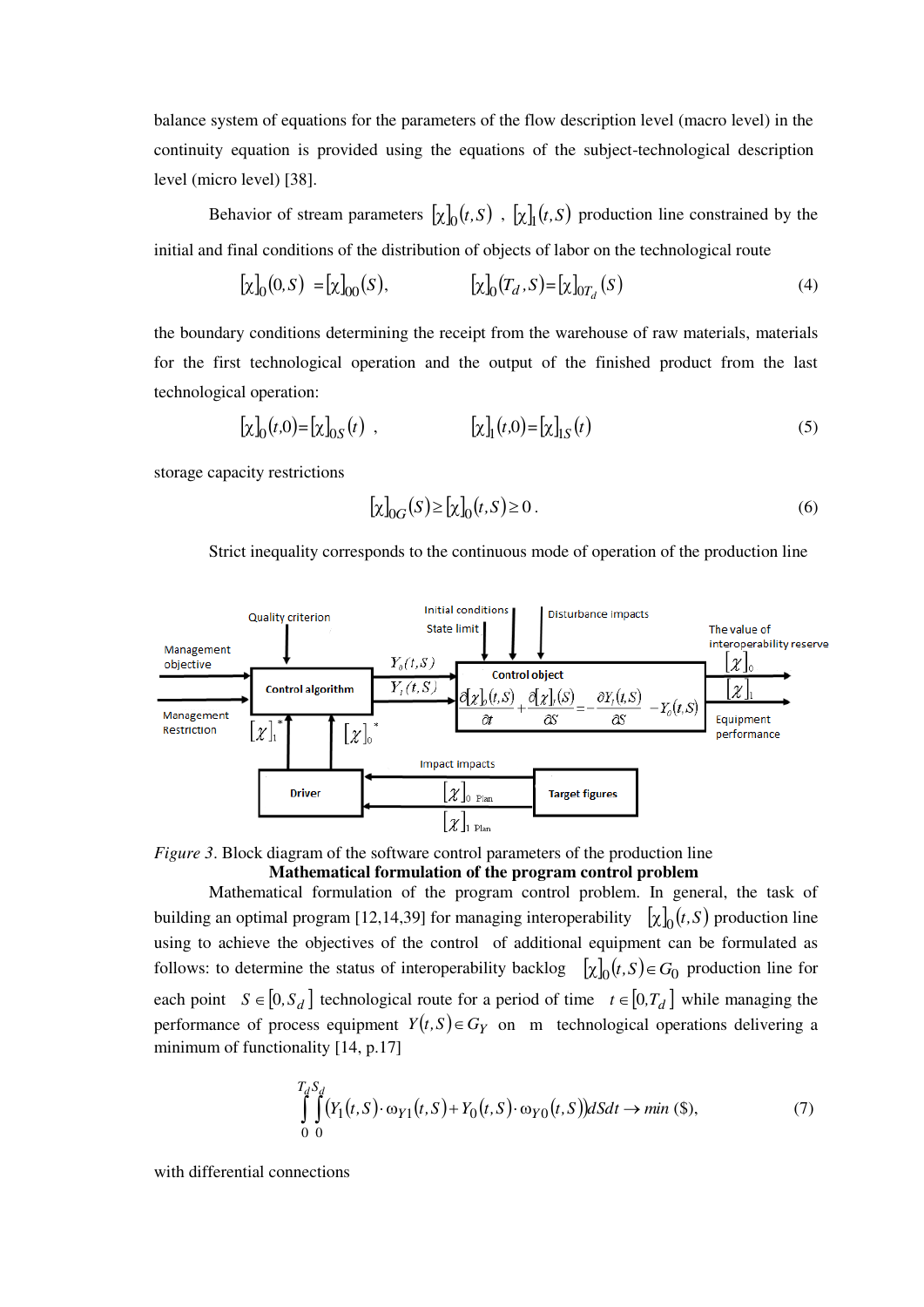$$
\frac{\partial[\chi]_0(t,S)}{\partial t} + \frac{\partial[\chi]_1(S)}{\partial S} = -\frac{\partial Y_1(t,S)}{\partial S} - Y_0(t,S), \quad [\chi]_1(t,S) = [\chi]_{\text{I}\psi}(t,S),\tag{8}
$$

which are determined by the system of balance equations of the two-level model of the controlled production process, the restrictions along the trajectory on the phase variables  $[\chi]_0(t, S)$  [14, p.21], determined by drive capacity [40]:

$$
0 \leq [\chi]_0(t, S) , [\chi]_0(t, S) \leq [\chi]_{0G}(S), \tag{9}
$$

constraints along the control path [14, p.20]

$$
0 \le Y(t, S), \qquad Y(t, S) + [\chi]_1(t, S) \le [\chi]_{IG}, \qquad Y(t, S) = \int_0^S Y_0(t, \zeta) d\zeta + Y_1(t, S), \tag{10}
$$

initial conditions

$$
[\chi]_0(0,S) = [\chi]_{00}(S),\tag{11}
$$

final state (control goal)

$$
[\chi]_0(T_d, S) = [\chi]_{0T_d}(S) \tag{12}
$$

and boundary conditions

$$
[\chi]_1(t,0) = [\chi]_{\text{1}\psi}(0), \qquad [\chi]_1(t,S_d) = [\chi]_{\text{1}\psi}(S_d), \qquad (13)
$$

Under control  $Y(t, S) = \int Y_0(t, \zeta) d\zeta + Y_1(t, S)$ *S* 1  $\mathbf{0}$  $\int Y_0(t,\zeta) d\zeta + Y_1(t,S)$  refers to the magnitude of the processing

rate of items of labor on the additionally included equipment at the location of the technological route with the coordinate  $S \in [0, S_d]$  at the moment of time t.

Limit value  $\left[\chi\right]_{IG}$  *S* в момент времени t. determines the maximum permissible rate of processing of items of labor in the area of the technological route with the coordinate

$$
\omega_{Y0}(t,S) = \omega_{00} \cdot Y_0(t,S), \ \omega_{Y1}(t,S) = \omega_{01} \cdot Y_1(t,S), \ \omega_{00} = const \ , \ \omega_{01} = const \ . \tag{14}
$$

In general  $\omega_{0j}$  it can be specified as a function of time t. Dependence (14) corresponds to the production systems of the flow type of production with mass and serial production, determined by linear production functions [41], connecting the costs of technological resources  $\omega_Y(t, S)$  with production rate  $Y(t, S)$ . Function  $Y(t, S)$  with restrictions on phase variables (9) and control constraints (10) ensuring the achievement of the control goal (12) with the minimum value of the integral (7) and differential constraints (8), is the optimal program or optimal contr [15,p.16] for stream parameters  $[\chi]_0(t, S) \in G_0$ . production line. In designing the control system, differential equation equations (8) are used, which are determined by the balance equation system of a two-level model of a controlled production process..

# **Calculation of the optimal program for managing the state of the inter-operational backlogs of the production line**

To determine the optimal program of control of interoperative reserves of the production line  $Y(t, S)$ ,  $[\chi]_0(t, S)$ ,  $[\chi]_1(S)$  in a row Fourier on the gap  $S \in [0, S_d]$ :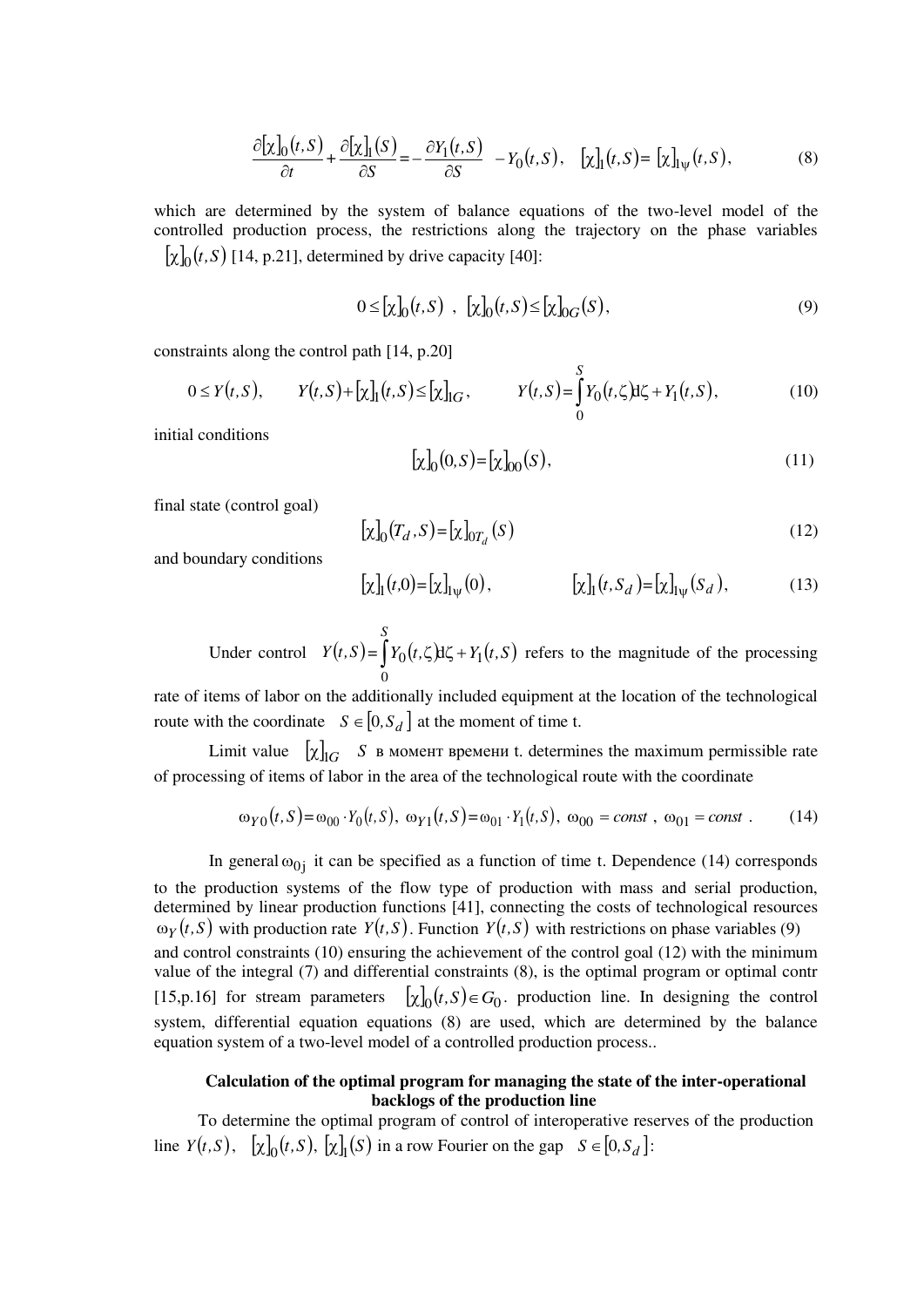$$
Y_0(t, S) = Y_{00}(t), \ Y_1(t, S) = \sum_{j=1}^{\infty} \{Y\}_j \cdot \sin[k_j \cdot S] + \sum_{j=1}^{\infty} [Y]_j \cdot \cos[k_j \cdot S], \ k_j = \frac{2 \cdot \pi \cdot j}{S_d}, \ j = 1, \infty.
$$
 (15)

$$
\{Y\}_0 = \frac{1}{S_d} \int_0^{S_d} Y(t, S) dS, \{Y\}_j = \frac{2}{S_d} \int_0^{S_d} Y(t, S) sin[k_j S] dS, [Y]_j = \frac{2}{S_d} \int_0^{S_d} Y(t, S) cos[k_j S] dS,
$$
  

$$
[\chi]_0(t, S) = {\chi_0}_0 + \sum_{j=1}^{\infty} {\chi_0}_j \cdot sin[k_j \cdot S] + \sum_{j=1}^{\infty} [\chi_0]_j \cdot cos[k_j \cdot S],
$$
 (16)

$$
[\chi]_1(t, S) = {\chi_1}_0 + \sum_{j=1}^{\infty} {\chi_1}_j \cdot \sin[k_j \cdot S] + \sum_{j=1}^{\infty} [\chi_1]_j \cdot \cos[k_j \cdot S],
$$
 (17)

with decomposition coefficients  $\{Y\}_0, \{Y\}_j, [Y]_j, \{x_0\}_0, \{x_0\}_j, [x_0]_j, \{x_1\}_0, \{x_1\}_j, [x_1]_j.$ 

Decomposition coefficients  $\{\chi_1\}_0$ ,  $\{\chi_1\}_j$ ,  $[\chi_1]_j$  will be considered known and independent of time,  $\{Y\}_0, \{Y\}_j, [Y]_j, \{X_0\}_0, \{X_0\}_j, [X_0]_j$  to be determined [42,p.356]. The sequences (15) -(17) are orthonormal systems of functions [43], whose coefficients can be found using the Euler – Fourier formulas [42,p.357]. The choice of the corresponding orthonormal system of functions is determined by the formulation of the problem and must provide the best approximation to the exact solution [42,43].

Taking into account  $(15)$  -  $(17)$ , the quality criterion  $(4.7)$  can be integrated up to a constant in the form [44, p.46]

$$
\int_{0}^{T_d} \left( \omega_{00} \cdot Y_{00}^2 + \frac{\omega_{01}}{2} \sum_{j=1}^{\infty} \{Y\}_j^2 + \frac{\omega_{01}}{2} \sum_{j=1}^{\infty} [Y]_j^2 \right) dt \to \min
$$
 (18)

The constraints along the trajectory on the phase variables and the control, as well as the initial, boundary conditions and the control target, taking into account (15) - (17), can be written as follows:

-condition of non-negativity

$$
\{\chi_0\}_0 = 0, \qquad \{\chi_0\}_j = 0, \qquad [\chi_0]_j = 0 \qquad \text{at } 0 > [\chi]_0(t, S) \qquad (19)
$$

- limited storage capacity for interoperable stocks

$$
\{\chi_0\}_0 = \{\chi_{0G}\}_0, \ \{\chi_0\}_j = \{\chi_{0G}\}_j \ [\chi_0]_j = [\chi_{0G}]_j, \ \text{at} \ [\chi]_0(t, S) > [\chi]_{0G}(S) \tag{20}
$$

- control constraint

$$
\{Y\}_0 = 0; \qquad \{Y\}_j = 0; \qquad [Y]_j = 0; \qquad \text{at} \qquad 0 > Y(t, S) \qquad (21)
$$

$$
0 = {\chi_{1G}}_0 - {\chi_1}_{0} - Y_{00} \frac{S_d}{2}, \{Y\}_j = {\chi_{1G}}_j - {\chi_1}_{j} + Y_{00} \frac{2}{k_j}, [Y]_j = [\chi_{1G}]_j - [\chi_1]_j, \qquad (22)
$$
  
at  $Y(t, S) \ge [\chi]_{1G} - [\chi]_{1}(t, S)$ 

- under initial conditions

$$
\{\chi_0\}_0\big|_{t=0} = \{\chi_{00}\}_0, \qquad \{\chi_0\}_j\big|_{t=0} = \{\chi_{00}\}_j, \qquad [\chi_0]_j\big|_{t=0} = [\chi_{00}]_j, \qquad (23)
$$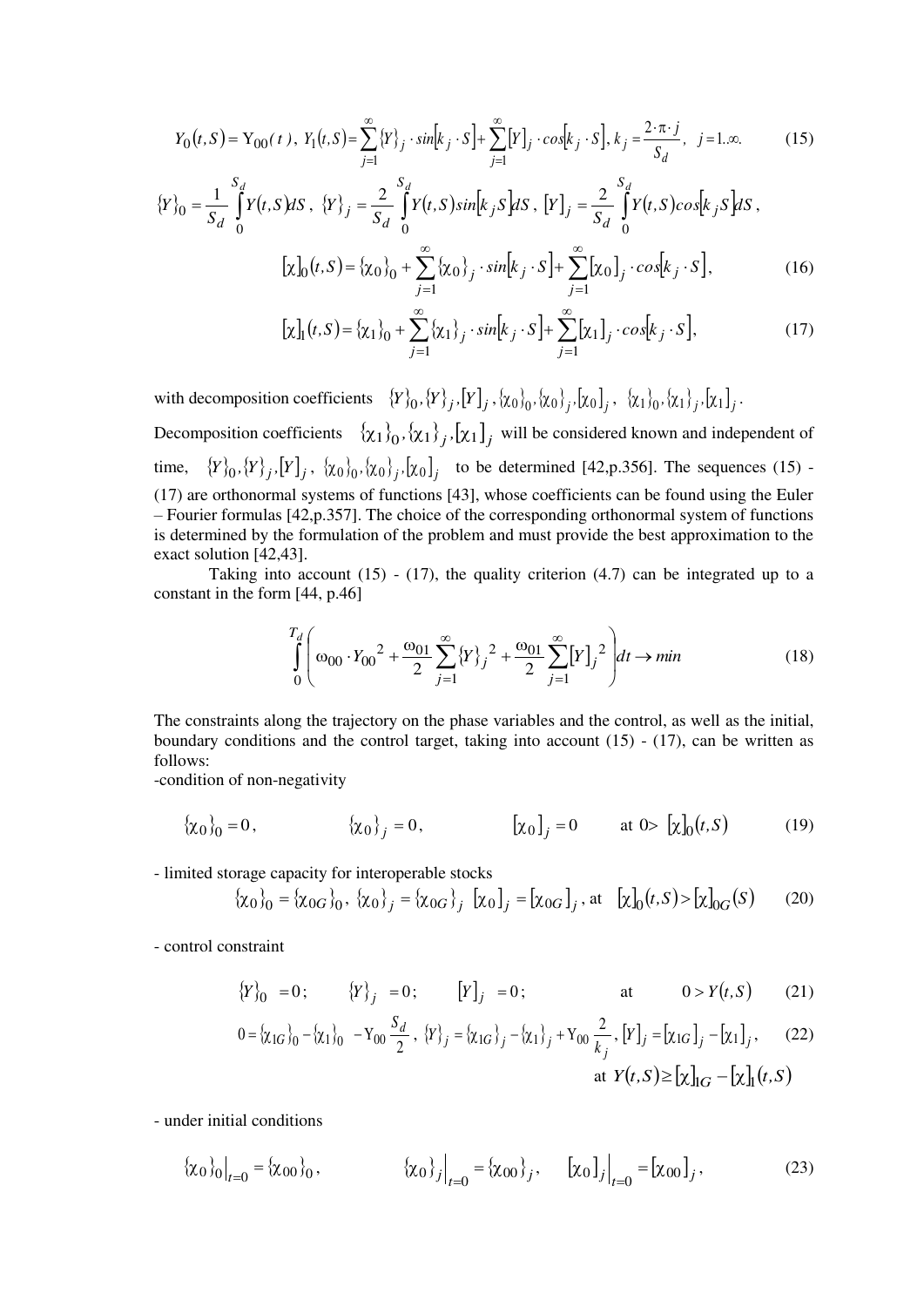and control objectives

$$
\{\chi_0\}_0\big|_{t=T_d} = \{\chi_{0T_d}\}_0, \qquad \{\chi_0\}_j\big|_{t=T_d} = \{\chi_{0T_d}\}_j, \quad [\chi_0]_j\big|_{t=T_d} = [\chi_{0T_d}\]_j \quad . \tag{24}
$$

and specified regulatory parameters of the technological equipment along the technological route  $\{\chi_1\}_0, \{\chi_1\}_j, [\chi_1]_j$ . Taking into account the form of the target functional (18) with differential constraints

$$
\frac{d\{\chi_0\}_0}{dt} = -Y_{00}, \quad \begin{cases} \frac{d\{\chi_0\}_j}{dt} - k_j \cdot [\chi_1]_j = k_j \cdot [Y]_j; & k_j = \frac{2 \cdot \pi \cdot j}{S_d}, \\ \frac{d[\chi_0]_j}{dt} + k_j \cdot \{\chi_1\}_j = -k_j \cdot \{Y\}_j; & j = 1, \infty. \end{cases}
$$
(25)

which are determined by the system of balance equations (8), we write the Pontryagin function for the system under study

$$
H = -\psi_0 Y_{00} - \omega_{00} Y_{00}^2 + \sum_{j=1}^{\infty} \left( \psi_{sj} k_j \left( [Y]_j + [\chi_1]_j \right) - \psi_{cj} k_j \left( \{ Y \}_j + \{\chi_1\}_j \right) - \frac{\omega_{01}}{2} \{ Y \}_j^2 - \frac{\omega_{01}}{2} [Y]_j \right). (26)
$$

Taking into account the restrictions (19) - (22) on the phase coordinates, the Lagrangian of the system under study takes the form

$$
L = -\psi_0 Y_{00} - \omega_{00} Y_{00}^2 + \sum_{j=1}^{\infty} \left( \psi_{sj} k_j \left( [Y]_j + [\chi_1]_j \right) - \psi_{cj} k_j \left( \{ Y \}_j + \{\chi_1\}_j \right) - \frac{\omega_{01}}{2} \{ Y \}_j^2 - \frac{\omega_{01}}{2} [Y]_j \right) +
$$

$$
+\sum_{j=1}^{\infty} \left(\mu_{sj} \left\{ \chi_0 \right\}_j + \mu_{cj} \left[ \chi_0 \right]_j \right) + \mu_0 \left\{ \chi_0 \right\}_0 + \sum_{j=1}^{\infty} \left(\lambda_{sj} \left( \left\{ \chi_{0G} \right\}_j - \left\{ \chi_0 \right\}_j \right) + \lambda_{cj} \left( \left[ \chi_{0G} \right]_j - \left[ \chi_0 \right]_j \right) + \lambda_0 \left( \left\{ \chi_{0G} \right\}_0 - \left\{ \chi_0 \right\}_0 \right) \tag{27}
$$

where

$$
\mu_0 \cdot \{\chi_0\}_0 = 0, \quad \mu_0 \ge 0; \quad \mu_{sj} \cdot \{\chi_0\}_j = 0, \quad \mu_{sj} \ge 0; \quad \mu_{cj} \cdot \left[\chi_0\right]_j, \quad \mu_{cj} \ge 0; \n\lambda_0 \cdot \left(\{\chi_{0G}\}_0 - \{\chi_0\}_0\right) = 0, \lambda_0 \ge 0; \lambda_{sj} \cdot \left(\{\chi_{0G}\}_j - \{\chi_0\}_j\right) = 0, \lambda_{sj} \ge 0; \lambda_{cj} \cdot \left[\{\chi_{0G}\}_j - \left[\chi_0\right]_j\right] = 0, \lambda_{cj} \ge 0
$$
\n(28)

The conjugate system for Lagrangian has the form

$$
\frac{d\psi_0}{dt} = -(\mu_0 - \lambda_0); \qquad \frac{d\psi_{sj}}{dt} = -(\mu_{sj} - \lambda_{sj}); \quad \frac{d\psi_{cj}}{dt} = -(\mu_{cj} - \lambda_{cj}). \tag{30}
$$

(29)

The control at which the maximum of the control function is reached is determined from the system of equations

$$
\frac{dL}{dY_{00}} = -\psi_0 - 2\omega_{00} \cdot Y_{00} = 0, \quad \frac{dL}{d\{Y\}_j} = -\psi_{cj} \cdot k_j - \omega_{01} \{Y\}_j = 0, \quad \frac{dL}{d[Y]_j} = \psi_{sj} \cdot k_j - \omega_{01} [Y]_j = 0, \tag{31}
$$

whence the expansion coefficients are determined from the equation

$$
Y_{00} = -\frac{\Psi_0}{2\omega_{00}}, \qquad \{Y\}_j = -\frac{\Psi_{cj} \cdot k_j}{\omega_{01}}, \qquad [Y]_j = \frac{\Psi_{sj} \cdot k_j}{\omega_{01}}, \qquad (32)
$$

if the control value is within the control change interval and looks like (21) or (22), if it is outside of it. We substitute (32) into (25), we obtain the system of equations for determining the phase trajectory and control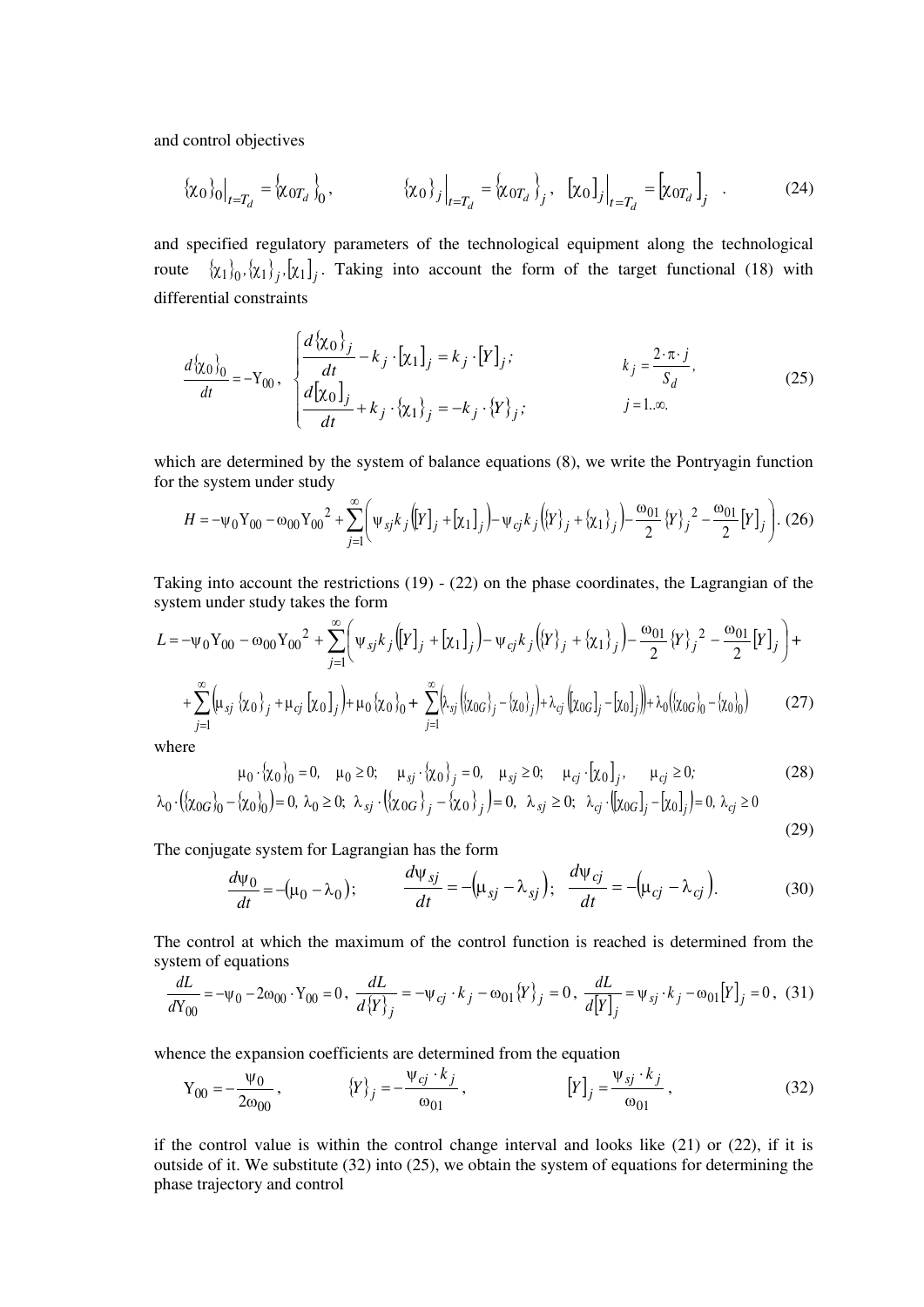$$
\frac{d\{\chi_0\}_0}{dt} = \frac{\psi_0}{2\omega_{00}}, \begin{cases} \frac{d\{\chi_0\}_j}{dt} = \frac{\psi_{sj} \cdot k_j^2}{\omega_{01}} + k_j \cdot [\chi_1]_j; & k_j = \frac{2 \cdot \pi \cdot j}{S_d}, \\ \frac{d[\chi_0]_j}{dt} = \frac{\psi_{cj} \cdot k_j^2}{\omega_{01}} - k_j \cdot \{\chi_1\}_j & j = 1 \ldots \infty. \end{cases}
$$
(33)

$$
\Psi_0 = -(\mu_0 - \lambda_0) \cdot t + \Psi_{00}; \quad \Psi_{sj} = -(\mu_{sj} - \lambda_{sj}) \cdot t + \Psi_{sj0}; \qquad \Psi_{cj} = -(\mu_{cj} - \lambda_{cj}) \cdot t + \Psi_{cj0}. \tag{34}
$$

From the terms of additional slackness (28), (29) at  $0 < [\chi]_0(t, S)$ ,  $[\chi]_0(t, S) < [\chi]_{0G}(S)$ solution (33) has the form:

$$
\{\chi_0\}_0 = \frac{\Psi_0}{2\omega_{00}} \cdot t + \{\chi_0\}_0; \qquad \begin{cases} \{\chi_0\}_j = \frac{\Psi_{sj0} \cdot k_j^2}{\omega_{01}} \cdot t + k_j \cdot [\chi_1]_j \cdot t + \{\chi_0\}_j, \\ [\chi_0]_j = \frac{\Psi_{cj0} \cdot k_j^2}{\omega_{01}} \cdot t - k_j \cdot \{\chi_1\}_j \cdot t + [\chi_0]_{j0}. \end{cases}
$$
(35)

Conjugate functions can change the sign once on the path corresponding to the constraint. Therefore, the switch point for (32) is outside the control interval. Define the integration constant  $\{\chi_0\}_{0}$ ,  $\{\chi_0\}_{j0}$  and  $[\chi_0]_{j0}$  from the initial condition (23) and control objectives (24)

$$
\{\chi_0\}_0(0) = \{\chi_0\}_0 = \{\chi_{00}\}_0; \qquad \qquad \begin{cases} \{\chi_0\}_j(0) = \{\chi_0\}_j = \{\chi_{00}\}_j; \\ [\chi_0]_j(0) = [\chi_0]_{j0} = [\chi_{00}]_j. \end{cases}
$$
(36)

$$
\{\chi_0\}_0(T_d) = \frac{\Psi_0}{2\omega_{00}} T_d + \{\chi_0\}_{00} = \left\{\chi_{0T_d}\right\}_0; \begin{cases} \{\chi_0\}_j(T_d) = \frac{\Psi_{sj0}k_j^2}{\omega_{01}} T_d + k_j[\chi_1]_j T_d + \{\chi_0\}_{j0} = \left\{\chi_{0T_d}\right\}_j; \\ [\chi_0]_j(T_d) = \frac{\Psi_{cj0}k_j^2}{\omega_{01}} T_d - k_j\{\chi_1\}_j T_d + [\chi_0]_{j0} = \left[\chi_{0T_d}\right]_j. \end{cases}
$$
(37)

Allow system (36), (37) with respect to adjoint functions:

$$
\psi_0 = 2\omega_{00} \frac{\left\{\chi_{0T_d}\right\}_0 - \left\{\chi_0\right\}_{00}}{T_d}, \quad \begin{cases} \psi_{sj0} = \frac{\omega_{01}}{k_j^2} \left( \frac{\left\{\chi_{0T_d}\right\}_j - \left\{\chi_0\right\}_{j0}}{T_d} - k_j \cdot \left[\chi_1\right]_j \right), \\ \psi_{cj0} = \frac{\omega_{01}}{k_j^2} \left( \frac{\left[\chi_{0T_d}\right]_j - \left[\chi_0\right]_{j0}}{T_d} + k_j \cdot \left\{\chi_1\right\}_j \right), \end{cases} \tag{38}
$$

taking into account (32), we obtain the expressions for the expansion coefficients (15) of the

program control function of the flow parameters of the production line  
\n
$$
Y_{00} = -\frac{\left\{\chi_{0T_d}\right\}_0 - \left\{\chi_{0}\right\}_{00}}{T_d}, \quad \left\{Y\right\}_j = -\frac{\left[\chi_{0T_d}\right]_j - \left[\chi_{0}\right]_{j0}}{k_j \cdot T_d} - \left\{\chi_{1}\right\}_j, \quad \left[Y\right]_j = \frac{\left\{\chi_{0T_d}\right\}_j - \left\{\chi_{0}\right\}_{j0}}{k_j \cdot T_d} - \left[\chi_{1}\right]_j. \tag{39}
$$

We construct a software control for the production line with a given processing rate and initial distribution of objects of labor along the technological route.

Using the expressions for the decomposition coefficients (39) and neglecting the edge effects when stopping the production line, assuming that the data existence time is much less than the stopping time, we obtain the decomposition coefficients for controlling the process of stopping the production line. The calculation of the optimal program for controlling the parameters of the production line for the modified PDE-model M / M / 1 queue [45]. The initial distribution of inter-operational reserves along the technological route is set  $S_d = 2\pi$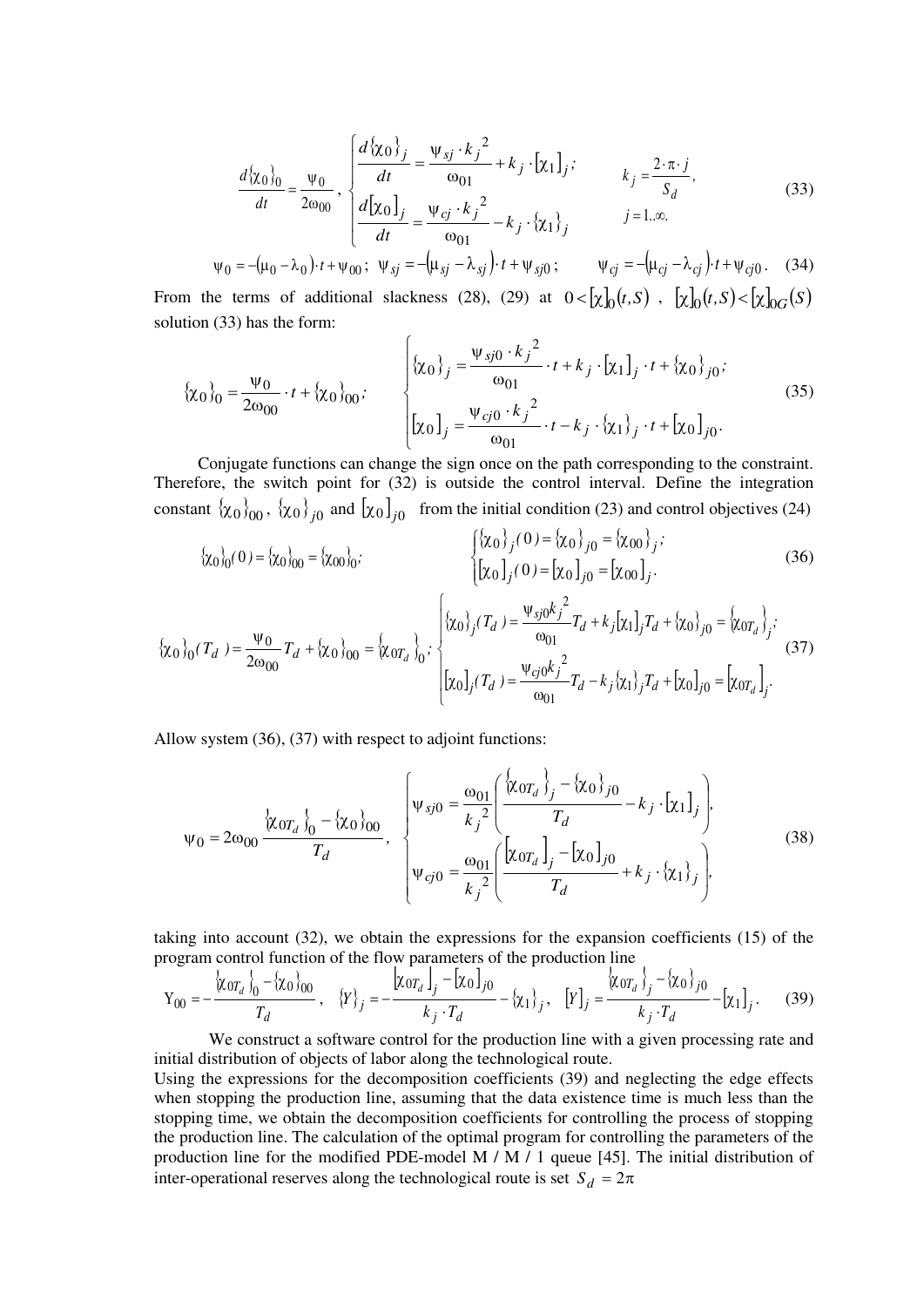$$
\left[\chi\right]_0(0,S) = \left\{\chi_{0Inp}\right\}_0 + \left\{\chi_{0Inp}\right\}_1 \sin\left[\frac{2\pi S}{S_d}\right], \quad \left\{\chi_{0Inp}\right\}_0 = 10000(\text{pcs/s}), \quad \left\{\chi_{0Inp}\right\}_1 = 2000(\text{pcs/s.})
$$

for a production line with technological equipment, the performance of which, depending on the position, is determined by the expression

$$
\left[\chi\right]_1(t, S) = \left\{\chi_1\right\}_0 + \left[\chi_1\right]_1 \cos\left(\frac{2\pi S}{S_d}\right), \ \left\{\chi_1\right\}_0 = 100 \text{ (pes/hour)}, \ \left\{\chi_1\right\}_1 = -50 \text{ (pes/hour)}.
$$

It is necessary for time  $T_d = 100$  (hour) to reduce the number of interoperable reserves by moving from the initial distribution of interoperative backlogs to a given final distribution.

$$
[\chi]_0(T_d, S) = {\chi_{0Out}}_0 + [\chi_{0Out}]_1 \sin \left[ \frac{2\pi S}{S_d} \right], {\chi_{0Out}}_0 = 9000(\text{pcs/s.}),
$$

$$
[\chi_{0Out}]_1 = -1000(\text{pcs/s.})
$$

The value  $S_d = 2\pi$  is used to simplify calculations..

For a description of the behavior of production line parameters for a controlled production process, we use a modified PDE model М/М/1 queues [45]:

$$
\frac{\partial[\chi]_0(t,S)}{\partial t} + \frac{\partial F(t,S)}{\partial S} = 0, \quad F(t,S) = [\chi]_0(t,S)v(t,S), \quad v(t,S) = \frac{\mu_{out}}{[\chi]_0(t,S) + \frac{M}{\Delta S_v(t,S)}} \tag{40}
$$

where - the number of objects of labor that are in technological processing (the number of units of technological equipment, assuming that processing of one product is allowed on one unit of equipment),  $\Delta S_{\text{ur}}(t, S)$  - the length of the area within the execution of the technological operation,  $\mu_{out}$  - the rate of movement of the object of labor at the exit from the production line. Whereas for the production line under consideration  $[\chi]_0(t, S) \Delta S_\psi \gg M$ , equation (40) takes the form

$$
\frac{\partial[\chi]_0(t,S)}{\partial t} + \frac{\partial \mu_{out}}{\partial S} \approx 0, \qquad \qquad \mathsf{v}(t,S) \approx \frac{\mu_{out}}{[\chi]_0(t,S)}.\tag{41}
$$

For a given transient mode, we formulate the program control problem. Define the state of interoperability  $[\chi]_0(t, S) \in G_0$  production line for each point  $S \in [0, S_d]$  technological route for a period of time  $t \in [0, T_d]$  while managing the performance of process equipment  $Y(t, S) \in G_Y$  on m

technological operation that delivers a minimum of functionality [15]

$$
\frac{1}{S_d} \int\limits_0^{T_d} \int\limits_0^{S_d} (Y_1(t, S) + \alpha_d \cdot Y_0(t))^2 dSdt \to \min ,
$$
\n(42)

with differential connections

$$
\frac{\partial[\chi]_0(t,S)}{\partial t} = -\frac{\partial Y_1(t,S)}{\partial S} - Y_0(t),
$$

constraints along the trajectory of the phase variables  $[\chi]_0(t, S)$  [15, c.21], determined by drive capacity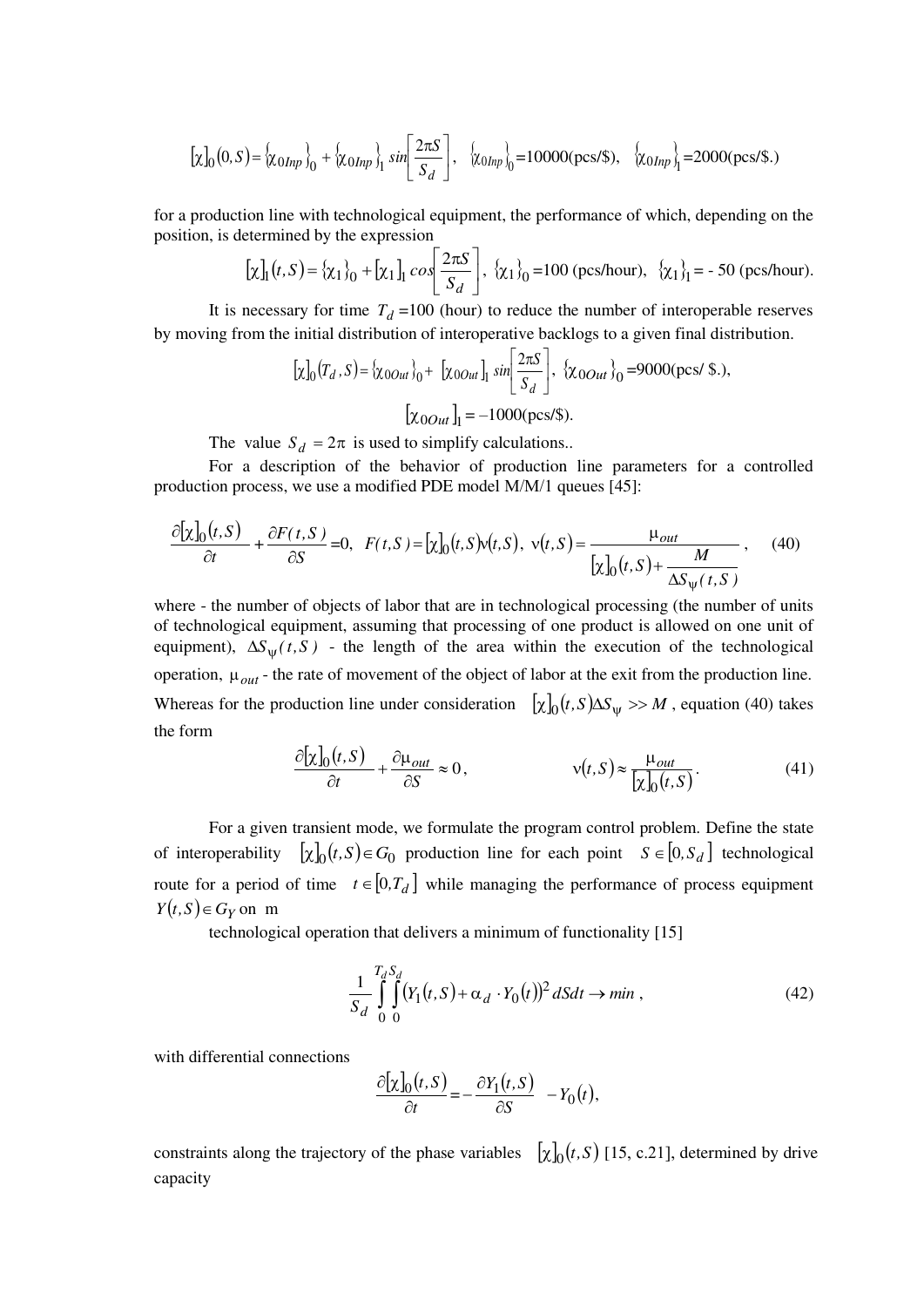$0 \leq [\chi]_0(t, S)$ ,  $[\chi]_0(t, S) \leq [\chi]_{0G}(S)$ ,

constraints along the control path [14, p.20] :

$$
0 \le Y(t,S), \qquad Y(t,S) + \left[\chi\right]_1(t,S) \le \left[\chi\right]_{IG}, \qquad Y(t,S) = Y_0(t) \cdot S + Y_1(t,S),
$$

initial conditions  $[\chi]_0(0, S)$ , control objectives  $[\chi]_0(T_d, S)$  and boundary conditions  $[\chi]_1(t,0) = [\chi]_{1\psi}(0) = \lambda_{inp}$ ;  $[\chi]_1(t, S_d)$  $(x, S_d) = [x]_{\psi}(S_d) = \mu_{out},$ 

 $\lambda_{input}$ - the rate of receipt of objects of labor on the production line.

To determine the program of control of interoperative reserves of the production production line of the function  $[\chi]_0(t, S)$ ,  $Y_1(t, S)$  present in the form:

$$
Y_1(t,S) = \{Y\}_1 \sin\left[\frac{2\pi S}{S_d}\right] + \left[Y\right]_1 \cos\left[\frac{2\pi S}{S_d}\right], \quad \left[\chi\right]_0(t,S) = \{\chi_0\}_0 + \{\chi_0\}_1 \sin\left[\frac{2\pi S}{S_d}\right] + \left[\chi_0\right]_1 \cos\left[\frac{2\pi S}{S_d}\right].
$$

Taking this into account, the transition quality criterion (42) takes the following form

$$
\int_{0}^{T_d} \left( \alpha_d^2 \cdot Y_0^2 + \frac{\{Y\}_1^2}{2} + \frac{\left[Y\right]_1^2}{2} \right) dt \to \min
$$

with equations of differential relations defined by the balance equation of the model of a controlled production process (41)

$$
\frac{d\{\chi_0\}_0}{dt} = -Y_0; \qquad \frac{d\{\chi_0\}_1}{dt} = \frac{2\pi}{S_d}[Y]_1; \ \frac{d[\chi_0]_1}{dt} = -\frac{2\pi}{S_d}\{Y\}_1.
$$

We write the function Pontryagin, which allows to determine the program for controlling the parameters of the production line of the production and technical system

$$
H = -\alpha_d^2 \cdot Y_0^2 - \frac{\{Y\}_1^2}{2} - \frac{\left[Y\right]_1^2}{2} - \psi_0 \cdot Y_0 + \psi_s \cdot \frac{2\pi}{S_d} \cdot \left[Y\right]_1 - \psi_c \cdot \frac{2\pi}{S_d} \cdot \{Y\}_1.
$$

The conjugate system can be obtained as:

$$
\frac{d\psi_0}{dt} = 0; \qquad \frac{d\psi_s}{dt} = 0; \qquad \frac{d\psi_c}{dt} = 0,
$$

which makes it possible to determine the expansion coefficients for optimal control from the system of equations

$$
\frac{dH}{dY_0} = -\psi_0 - 2\alpha_d^2 Y_0 = 0, \quad \frac{dH}{d{Y_1}} = -\psi_c \frac{2\pi}{S_d} - {Y_1_1 = 0, \quad \frac{dH}{d{Y_1}} = \psi_s \frac{2\pi}{S_d} - [Y_1] = 0,
$$

from where

$$
Y_0 = -\frac{\Psi_0}{2\alpha_d^2}, \quad \{Y\}_1 = -\Psi_c \frac{2\pi}{S_d}, \qquad [Y]_1 = \Psi_s \frac{2\pi}{S_d},
$$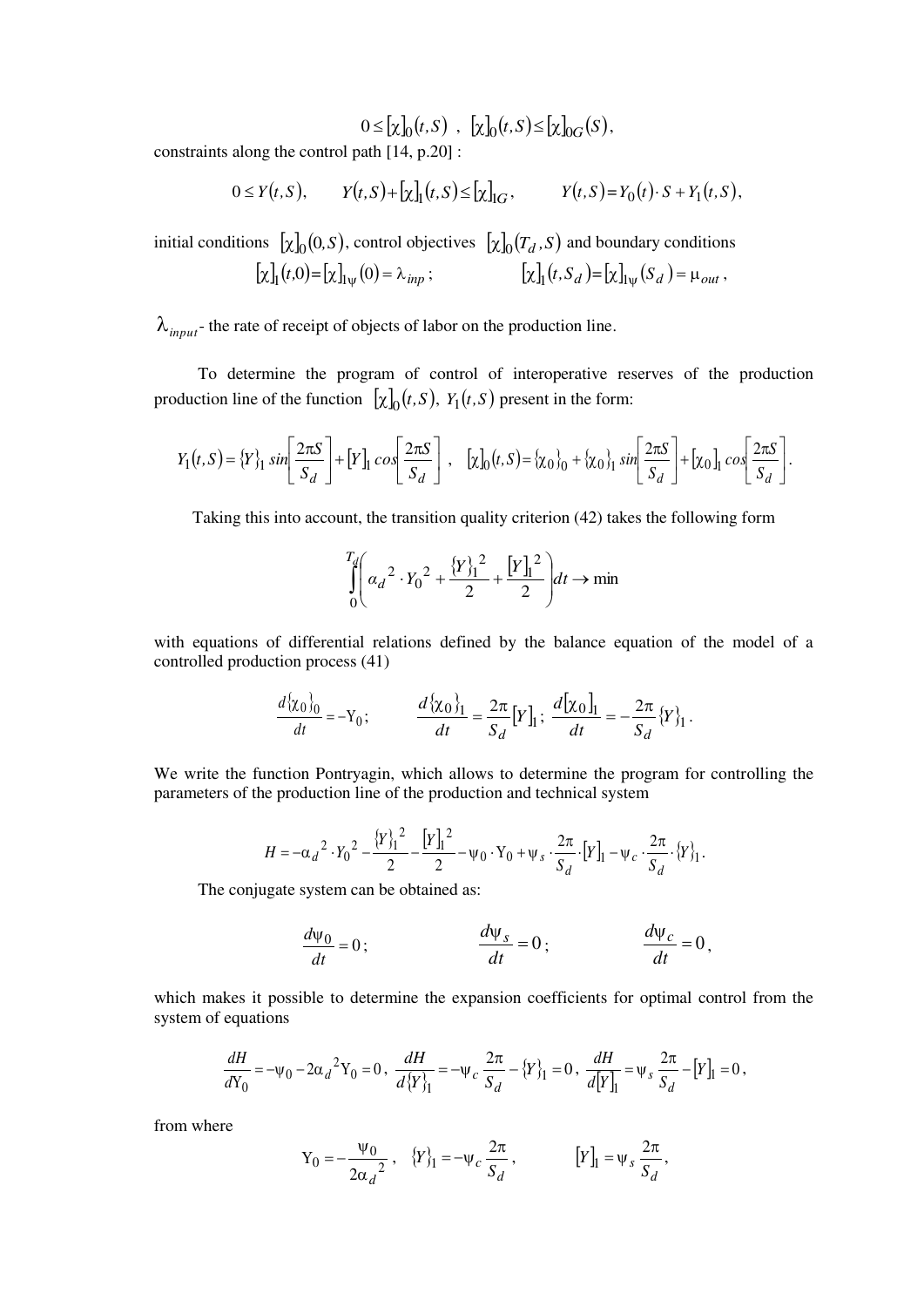if its value is within the control change interval and is determined from the inequalities that determine the control constraints, if it is outside its limits. Substitute the obtained expressions into the equations of differential constraints, we obtain a system of equations for determining the phase trajectory:

$$
\frac{d\{\chi_0\}_0}{dt} = \frac{\Psi_0}{2\alpha_d^2}; \qquad \frac{d\{\chi_0\}_1}{dt} = \left(\frac{2\pi}{S_d}\right)^2 \Psi_s; \quad \frac{d[\chi_0]_1}{dt} = \left(\frac{2\pi}{S_d}\right)^2 \Psi_c,
$$

whose solution

$$
\{\chi_0\}_0 = \frac{\Psi_0}{2\alpha_d^2} \cdot t + \{\chi_0_{Inp}\}_0; \quad \{\chi_0\}_1 = \left(\frac{2\pi}{S_d}\right)^2 \Psi_s \cdot t + \{\chi_0_{Inp}\}_1; \quad [\chi_0]_j = \left(\frac{2\pi}{S_d}\right)^2 \Psi_c \cdot t + \left[\chi_0_{Inp}\right]_1.
$$

satisfies the initial conditions and control objectives. Allow system

$$
\{\chi_{0Out}\}_0 = \frac{\Psi_0}{2\alpha_d^2} \cdot T_d + \{\chi_{0Inp}\}_0; \quad \{\chi_{0Out}\}_1 = \left(\frac{2\pi}{S_d}\right)^2 \Psi_s \cdot T_d + \{\chi_{0Inp}\}_1; \quad [\chi_{0Out}]_1 = \left(\frac{2\pi}{S_d}\right)^2 \Psi_c \cdot T_d + \left[\chi_{0Inp}\right]_1.
$$

with respect to conjugate functions  $\psi_0$ ,  $\Psi_s$ ,  $\Psi_c$ 

$$
\psi_0 = 2\alpha_d^2 \frac{\{\chi_{0Out}\}_0 - \{\chi_{0Inp}\}_0}{T_d}; \qquad \psi_s = \frac{\{\chi_{0Out}\}_1 - \{\chi_{0Inp}\}_1}{T_d} \left(\frac{S_d}{2\pi}\right)^2; \qquad \psi_c = \frac{\left[\chi_{0Out}\right]_1 - \left[\chi_{0Inp}\right]_1}{T_d} \left(\frac{S_d}{2\pi}\right)^2.
$$

we obtain the expansion coefficients for the control function:

$$
\mathbf{Y}_0=-\frac{\left\{\chi_{0Out}\right\}_0-\left\{\chi_{0Inp}\right\}_0}{T_d},\quad \left\{Y\right\}_1=-\frac{\left\{\chi_{0Out}\right\}_1-\left\{\chi_{0Inp}\right\}_1}{T_d}\left(\frac{S_d}{2\pi}\right),\quad \left[Y\right]_1=\frac{\left[\chi_{0Out}\right]-\left[\chi_{0Inp}\right]}{T_d}\left(\frac{S_d}{2\pi}\right)\ .
$$

calculated values of which after substitution of values

$$
Y_0 = 10
$$
 (pes/(hour)\*s)),  $\{Y\}_1 = 20$  (pes/hour),  $[Y]_1 = -10$  (pes/hour).

#### **Conclusion**

It is shown that along with the traditional models of control of parameters of production flow lines, the control models associated with the use of partial differential equations (PDE models) play a significant role. The main types of models for controlling the parameters of production flow lines are defined. A PDE model for controlling the parameters of the production flow line is proposed, taking into account restrictions on the storage capacity and control value along the technological route.

A PDE model has been developed to control the parameters of the production flow line for the regimes of reducing and increasing the volume of interoperable reserves. It is shown that the optimal control for the transitional mode of operation is determined by the first members of the expansion in orthonormal systems of functions whose coefficients are found using the Euler – Fourier formulas. The choice of an orthonormal system of functions is determined by the characteristics of the flow of the production process. Edge effects associated with filling technological positions with free processing line are estimated. The main features associated with the construction of a PDE-model for controlling the parameters of an industrial production line are considered. A target function is recorded that determines the quality criterion for controlling the parameters of a production production line. It is shown that the balance equations in partial derivatives, which act as differential constraints for phase variables, are replaced by a system of equations for the coefficients of decomposition of the parameters of the production flow line, which allowed us to obtain the control function in the form of time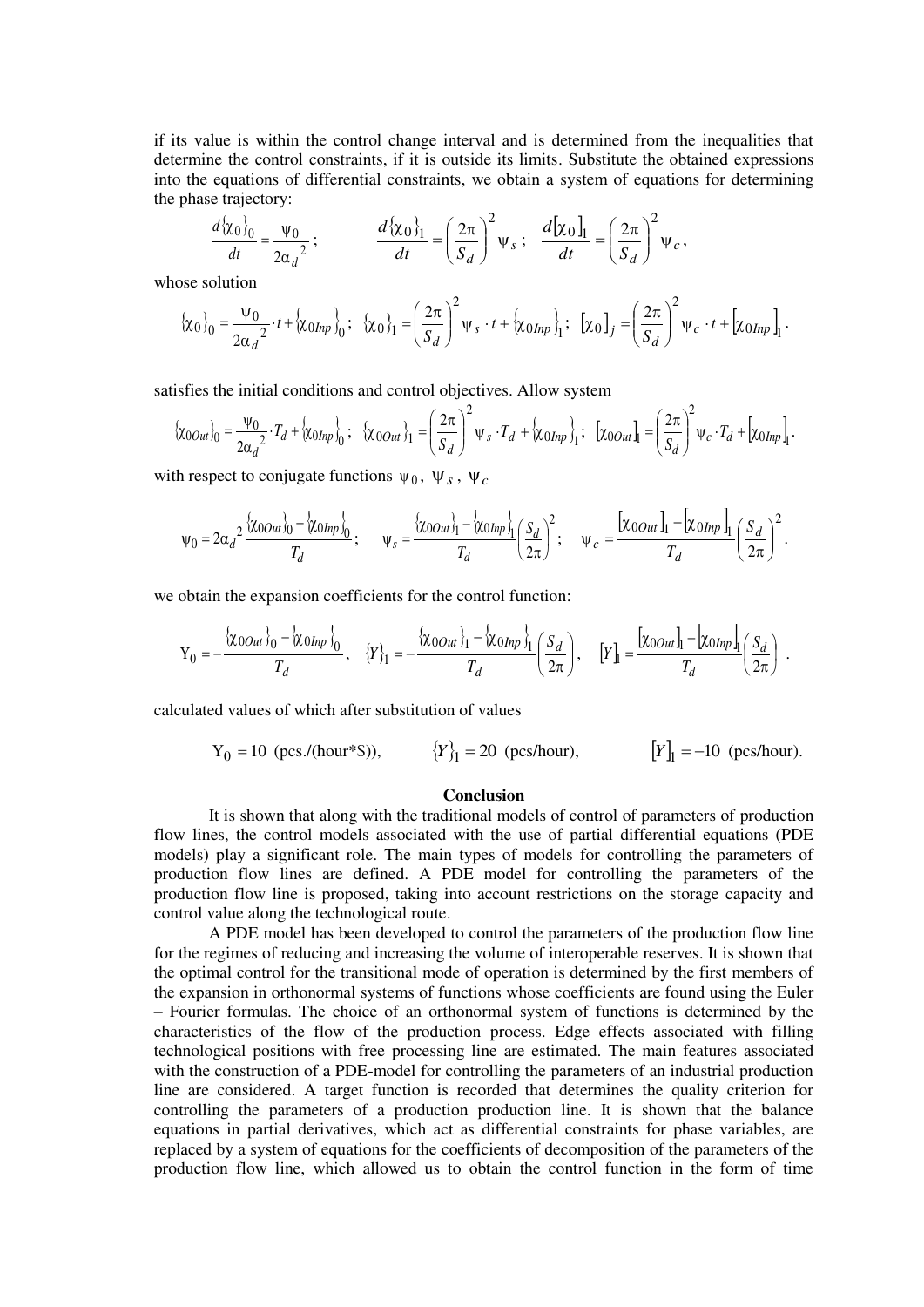dependence and position (coordinates) in the technological route. In determining the optimal program for controlling the parameters of the production flow line for synchronizing the performance of the equipment of the flow line, the dependence of the control function on the initial conditions is shown. The Lagrange function was obtained for programmatically controlling the parameters of the production line. The possible types of controls for different values of the adjoint functions are highlighted. It is shown that the behavior of the flow parameters of the production line for these departments is determined by the initial and boundary conditions of the distribution of objects of labor along the technological route of the production line.

#### **References**

- 1. Berg R. Partial differential equations in modelling and control of manufacturing systems / R. Berg. – Netherlands, Eindhoven Univ. Technol., 2004. – 157 p.
- 2. Forrester J. Basics of enterprise cybernetics / J. Forrester. M .: Progress, 1961. 341 p.
- 3. Pervozvansky A. A. Mathematical methods in production control / A. A. Pervozvansky. M .: Science,1975. – 616 p.
- 4. Petrov B.N. Theories of models in control processes (Information and thermodynamic aspects) / B.N. Petrov, G.M. Ulanov, I.I. Goldenblat, S.V. Ulyanov - M .: Science, 1978. – 224 p.
- 5. Razumov I. M. Organization and planning of machine-building production / I. M. Razumov, L. Ya. Shecharant - Moscow: Engineering, 1974. – 592 p.
- 6. Sokolitsyn S. А. Application of mathematical methods in economics and organization of machine-building production / S. A. Sokolitsyn. - L .: Engineering, 1970. – 345 p.
- 7. Control of flexible production systems. Models and algorithms / E. D. Voronin and others. / Society. ed. S.V. Emelyanov. - M .: Engineering, 1987. – 368 p.
- 8. V. Shkurba. Discrete production planning in the ACS / V. B. Shkurba, In .A. Boldyrev, A. A. Vyun et al. / Ed. V.M. Glushkov. - K .: Technology, 1975. – 296 p.
- 9. Lefeber E. Modeling, Validation and Control of Manufacturing Systems. / E.Lefeber, R.A.Berg, J.E. Rooda –– Proceeding of the 2004 American Control Conference, Massachusetts, 2004. – P. 4583 – 4588.
- 10. Lefeber E. Controlling a re-entrant manufacturing line via the push-pull point. / E.Lefeber, D.Perdaen, D.Armbruster, K.Kempf– International Journal of Production Research 46(16), 2008. – P. 4521 – 4536.
- 11. Mac Gregor S.J. Handbook of Stochastic Models and Analysis of Manufacturing System Operations. / S. J. Mac Gregor, B. Tan. – New York, 2013. –Vol. 192. – Series: International Series in Operations Research & Control Science. – P. 373.
- 12. Pihnastyi O. M. Statistical theory of production systems / O. M Pihnastyi. Kharkiv: KhNU, 2007. – 388 p.
- 13. Krasovsky A. A. Phase space and the statistical theory of dynamical systems / A. A. Krasovsky. - M .: Science,1974. – 232 p.
- 14. Mikhailov V.S. Theory of control / V.S. Mikhailov K: High School, 1988. 312 p.
- 15. Moiseev N. N. Elements of the theory of optimal systems / N. N. Moiseev. M .: Science, 1974. – 526 p.
- 16. Pontryagin L.S. Mathematical theory of optimal processes / L.S. Pontryagin, V.G. Boltyansky, R.V. Gamkrelidze - M .: Nauka, Main publishing house of physical and mathematical literature 1983. – 392 p.
- 17. Pugachev V.S. Basics of the statistical theory of automatic systems / V.S. Pugachev, I.E. Kazakov, L.G. Evlanov. - M .: Mechanical Engineering, 1974. –400 p.
- 18. [Pihnistyi O. M. Calculation of the Production Cycle Using the Statistical Theory of](http://dspace.nbuv.gov.ua/bitstream/handle/123456789/19137/06-Pignasty.pdf?sequence=1)  [Production-Technical Systems / O.M. Pihnastyi, V.D. Khodusov // Supplements of the](http://dspace.nbuv.gov.ua/bitstream/handle/123456789/19137/06-Pignasty.pdf?sequence=1)  National Academy of Sciences of Ukraine. - [Kiev: «Academperіodika» Publishing House.](http://dspace.nbuv.gov.ua/bitstream/handle/123456789/19137/06-Pignasty.pdf?sequence=1) - 2009. - №12. [- p. 38-44.](http://dspace.nbuv.gov.ua/bitstream/handle/123456789/19137/06-Pignasty.pdf?sequence=1)doi.org/10.13140/RG.2.2.36267.54562
- 19. Bellman R. The theory of the stability of solutions of differential equations / R. Bellman – M .: Foreign Literature Publishing House, 1954. – 215 p.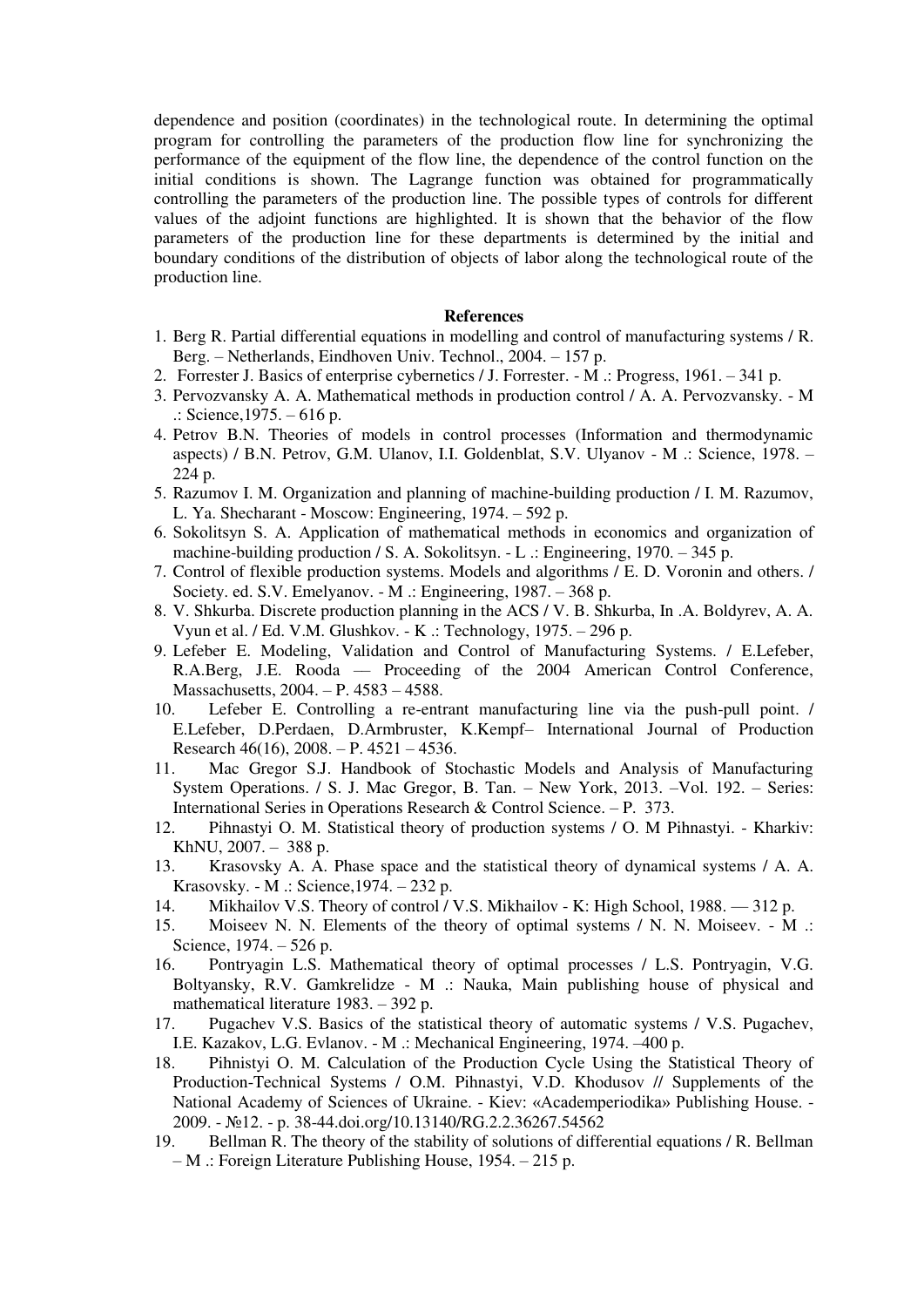- 20. Kazakov I.Ye. Statistical theory of control systems in the state space / I.E. Cossacks. M .: Science, 1975. – 432 p.
- 21. Armbruster D. Kinetic and fluid model hierarchies for supply chains supporting policy attributes / D. Armbruster., D. Marthaler, C. Ringhofer // Bulletin of the Institute of Mathematics. – Academica Sinica, – 2006. – P. 496 – 521.
- 22. Ramadge P. The control of discrete event systems / P. Ramadge, W. Wonham. // Proceedings of the IEEE – 1989. – vol. 77,  $\mathbb{N}$ <sup>1</sup>. – P. 81 – 98.
- 23. Harrison J. Brownian Motion and Stochastic Flow Systems. / J. Harrison. New York, 1995. – P. 142.
- 24. Demutsky V.P. Theory of an Enterprise: Sustainability of Mass Production and Product Promotion / V.P. Demutsky, V.S. Pihnasta, O. M. Pihnastyi. - Kharkov .: KhNU, 2003. – 272 p.
- 25. Armbruster D. Continuous models for production flows.. / D. Armbruster, C. Ringhofer., Jo T- J. // In Proceedings of the 2004 American Control Conference. – Boston, MA, USA. – 2004. – P. 4589 – 4594.
- 26. Zaruba V. Ya. Entropy of the technological process / V. Ya. Zaruba, O.M. Pihnastyi // Control of large systems: works of the international scientific-practical conference "Theory of active systems" (ТАС2011), (Moscow, November 14-16, 2011). - Moscow IMP RAS. –  $2011. - vol. 2. - P. 145 - 148.$
- 27. Serebrennikov G. G. Organization of production / G. G. Serebrennikov. Tambov: Edition. TSTU, 2004. – 96 p.
- 28. Sinitsa L. M. Organization of production / L. M. Sinitsa. М.: 2003. 512 p.
- 29. Tian F. An iterative approach to item-level tactical production and inventory planning. / F.Tian, S.P.Willems, K.G.Kempf –International Journal of Production Economics, 2011. – vol.  $133. - P. 439 - 450$ .
- 30. Lyapilin I. I. Introduction to the theory of kinetic equations / I. I. Lyapilin. Yekaterinburg:2003. – 205 p.
- 31. Pihnisty O. M. Use of PDE models for Building a Unified Theory of Production Lines / O.M. Pihnastyi, // The Kherson National Library Technique. Kherson: KhNTU. - 2014. - №  $3(50)$ . – p.  $405 - 412$ .
- 32. Pihnastyi O. M. On the construction of the target function of the production system / O. M. Pihnastyi // Supplements of the National Academy of Sciences of Ukraine. - Kyiv: Publishing House "Academperiodika".– 2007. – №5. – p. 50 – 55.
- 33. Feldbaum A. A. Methods of the theory of automatic control: a scientific publication / A. A. Feldbaum, A. G. Butkovsky. - M .: Science, 1971. 744 p.
- 34. Lysenko Yu. G. Modeling technological flexibility of production and economic systems / Yu. G. Lysenko, N. V. Rumyantsev. - Donetsk: DonNU, 2007. – 238 p.
- 35. Pihnastyi O. M. Multi-stream model of the production line / O. M. Pihnastyi // Math model. - Dniprodzerzhynsk: DDTU. - 2017. - № 1. - p. 81-87. – <https://doi.org/10.13140/RG.2.2.19038.13128>
- 36. Pihnistyi O. M. The problem of optimal operative control of macroparameters of a production system with mass production. M. Pihnastyi // Dopovіdі National Academy of Ukraine. - Kiev: Publishing House "Academperіodika".– 2006. – №5 – p. 79 – 85.
- 37. Karcheva G. Problems and prospects of development of the banking system of Ukraine: st. sciences. Ave. / NBU; Ministry of Education and Science of Ukraine. - Sumi, 2009. – vol. 26. – p. 200–206. <https://goo.gl/3HcT8P>
- 38. Pihnistyi O. M. Review of models of controlled production processes of production lines of production systems / O.M. Pihnastyi // Scientific statements of Belgorod State University. Belgorod: BSU. - 2015. - № 34/1. p.137-152.
- 39. Lurie K. A. Optimal control in problems of mathematical physics / K. A. Lurie. M .: Science. Main editors of physical and mathematical literature1975. – 480 p.
- 40. Armbruster D. A continuous model for supply chains with nit buffers / D. Armbruster, S. Goettlich , M. Herty // SIAM Journal on Applied Mathematics. – 2011. – P. 855 – 877.
- 41. Kleiner G. B. Production functions: Theory, methods, application / G. B. Kleiner. M .: Finance and Statistics, 1986. - 239 p.